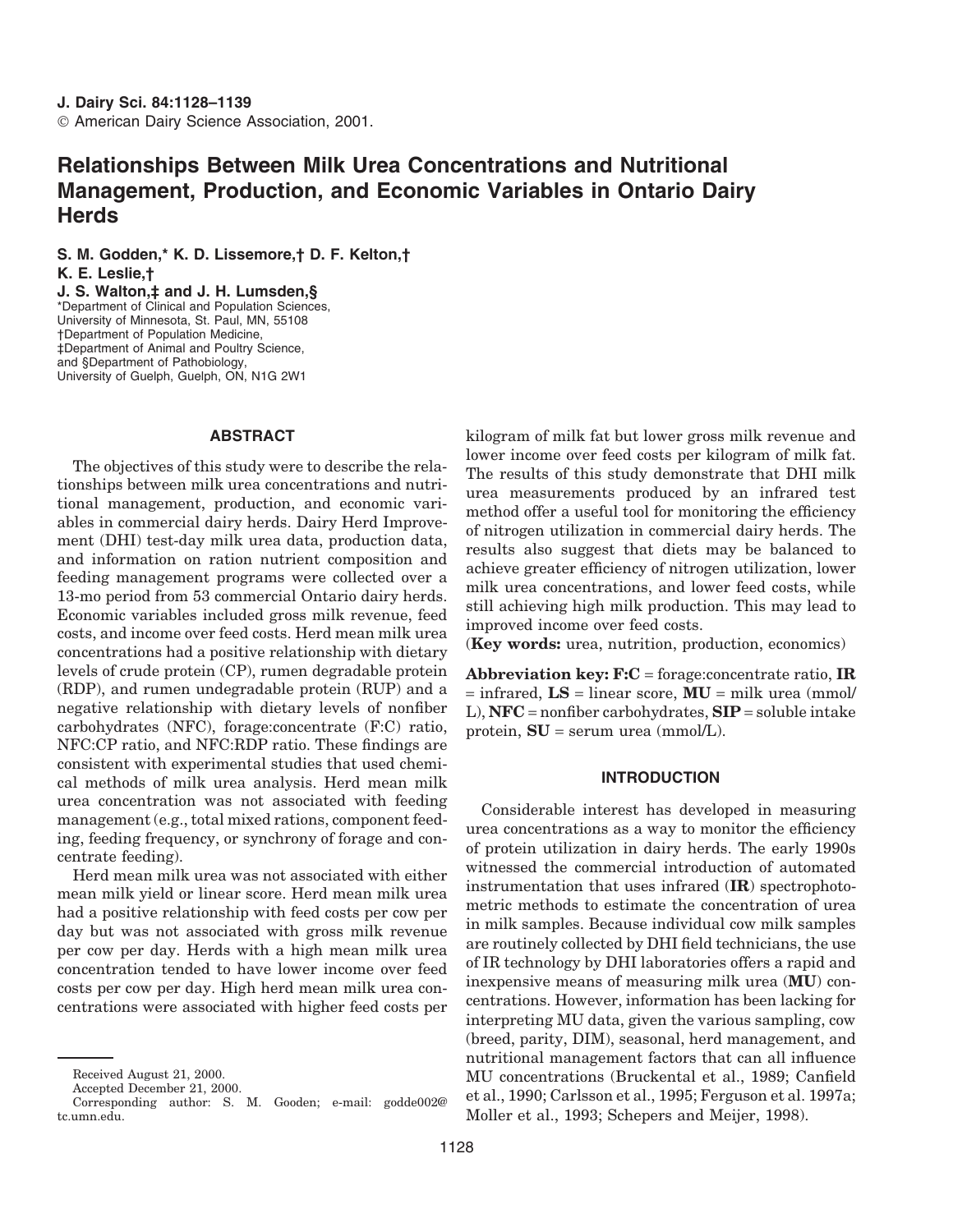Earlier research described much about the relationships between urea concentrations in serum and milk and nutritional management. Serum urea (**SU**) and MU concentrations have been shown to be sensitive to concentrations of dietary CP, RDP, RUP, and proteinto-energy ratios (Baker et al., 1995; Blauwiekel and Kincaid, 1986; Canfield et al., 1990; Carroll et al., 1988; DePeters and Ferguson, 1992; Howard et al., 1987; Kaim et al., 1983; Oltner and Wiktorsson, 1983; Roseler et al., 1993). However, most of these studies were performed with animals managed under research conditions, using SU measurements or chemical methods of MU analysis and interpreting data at the cow level. It has been recommended, both because of relative inaccuracies inherent in IR test results and because of large cow-to-cow variability in MU levels, that MU be interpreted at the group level, and not the individual animal level (Broderick and Clayton, 1997; Cannas et al., 1998; Godden et al., 2000a; Kolver and MacMillan, 1993; Oltner et al., 1985; Schepers and Meijer, 1998). To clinically validate the IR MU test, it needed to be determined if the same relationships between MU concentrations and nutritional management previously reported under experimental conditions would be observed under field conditions.

Another question that required study was that of the utility of MU testing. For this test to be useful to commercial producers, MU results should be associated with some economic measures or economically important biological effects, which are related to the efficiency of nitrogen utilization. It has been suggested that one of the benefits of the identification and correction of deficiencies, excesses, or imbalances in dietary protein and energy could be improved health and productivity of the animal. While several studies have reported a weak positive relationship (Carlsson et al., 1995; Oltner et al., 1985), others have reported either a negative relationship (Ismail et al., 1996), or no relationship (Baker et al., 1995; Carroll et al., 1988) between urea concentrations and milk production.

Another potential benefit of monitoring MU concentrations is that more efficient use of costly dietary protein could result in lower production costs and increased profitability. Roseler (1990) estimated a cost of \$23,6000,000 (\$0.09/cow per day) to the dairy industry in New York State because of feeding excess protein to dairy cows. He proposed a potential payback of between \$0.01 and \$3.96/cow per mo in feed savings from adjusting rations due to MU monitoring. Nelson (1995) projected a series of scenarios that would return \$10.00 for each \$1.00 invested in urea testing. However, these studies were based on estimates or projections. Field studies have been lacking that investigate the relationship between MU concentrations and efficiency of milk production.

The first objective of this study was to describe the relationship between MU concentrations and nutritional management of commercial dairy herds. The MU measurements were produced by IR analysis from routine DHI test-day milk samples and interpreted at the group level. The second and third objectives were to describe the relationship between herd mean MU concentrations and both milk production and economic variables, including gross milk revenue, feed costs, and income over feed costs. A fourth and final objective was to examine the relationship between nutritional management and economic variables, as a possible underlying explanation for the associations observed between MU and economic variables.

#### **MATERIALS AND METHODS**

### **Data Collection**

Sixty commercial Holstein dairy herds were recruited to participate in a cost-of-production pilot project from December 1, 1995, to December 31, 1996. Participants were purposely selected to represent herds from across Ontario. These herds were enrolled in a routine Ontario DHI milk recording program. Test-day milk samples were transported to the Ontario DHI laboratory for routine analysis of milk fat percent, total protein percent, SCC, and MU concentration (mmol/L) [Note: Conversion formula: MUN (MU nitrogen, mg/dl) = MU (MU,  $mmol/L$ )  $\times$  2.8]. Milk urea concentrations were measured by an automated IR test method (Fossomatic 4000 milk analyzer; Foss North America, Brampton, Ontario). Test-day data were obtained electronically from Ontario DHI, following each test day, and transferred into a Microsoft FoxPro database file (version 2.6 for Windows, 1989 to 1994; Microsoft Corporation, Redmond, WA).

Test-day production data were used to calculate the mean milk production and mean milk component data. Gross milk revenue was calculated based on the multiple-component pricing formula used to pay Ontario producers (\$5.1721/kg of milk fat, \$8.3913/kg of total protein, and \$1.1822/kg of other solids). This pricing formula was stable for the entire study period. Gross milk revenue was calculated on the basis of both dollars per cow per day and dollars per kilogram of milk fat. The latter basis of measurement was selected because the Canadian dairy industry operates under a supply management, or quota, system, by which production is restricted based on the total kilograms of milk fat shipped.

Herd management information describing characteristics such as milking frequency, housing, nutritional management, ration changes, and reproductive man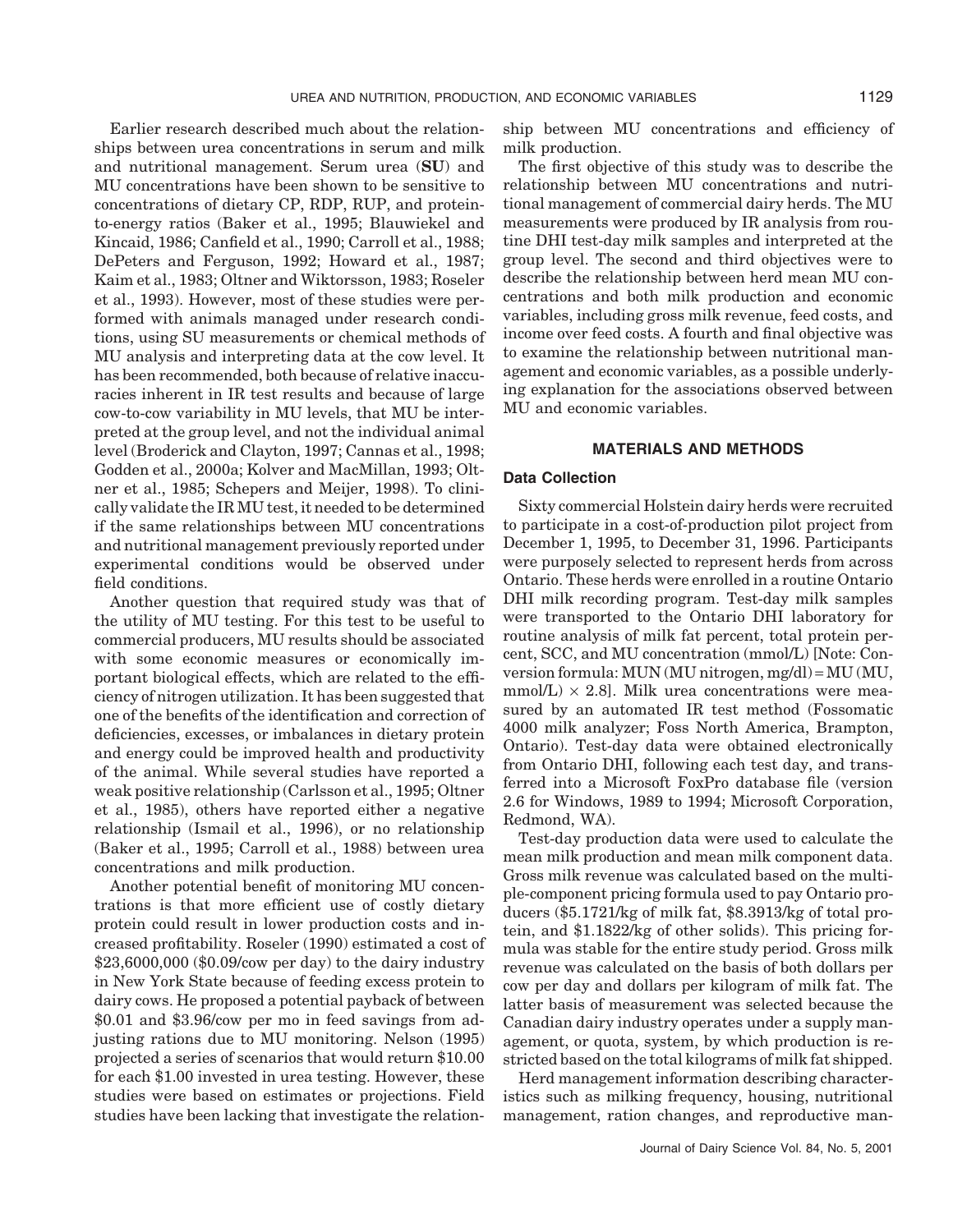agement programs, was collected through a questionnaire that was mailed to, and completed by, the herd manager. All but two participants submitted a completed questionnaire by mail. Administration of the questionnaire via a telephone interview was required to complete the questionnaire for the last two participants.

Feed inventory data for the milking herd was collected via a report completed by the producer and DHI herd management specialist at the end of each month. This report documented all feedstuffs and the quantities that were fed to the milking herd for that month. Standard feed prices (\$/dry metric tonne) were assigned for forages and grains as follows: dry hay, haylage, and big baleage, regardless of plant species = \$100; corn silage =  $$85$ ; grainlage (e.g., barlage or oatlage) =  $$140$ ; pasture  $= $50$ ; oats, barley, wheat and mixed grains  $=$  $$140; high moisture corn and dry shelled corn = $150.$ Producers reported the prices for all other purchased feeds including custom complete feeds, commercial topdresses, commodity feeds, feed additives, and minerals. Forage and high moisture corn samples were submitted to Agri-Food Laboratories (503 Imperial Road North, Guelph, ON) for analysis of nutrient composition using IR test methods. Feed samples were submitted on either a monthly basis or whenever the producer began feeding new or different forages. Feed mills and nutritionists working with individual producers provided the ingredient profile for all purchased feeds such as complete feeds, top-dresses, premixes, mineral packages, or feed additives. We then used reported textbook values (NRC, 1988) or ingredient specifications provided by the feed mill to calculate the nutrient composition for all of these latter nonforage purchased feeds.

All information describing the type, quantity, nutrient composition, and costs for all feedstuffs fed to the milking herd, for each herd and for each month, were manually entered into a database file. This information was then compiled, using the Spartan Ration Evaluator Program (Michigan State University, 1992), to calculate the average nutrient composition of the ration fed per cow per day, and to calculate the feed costs on the basis of both dollars per cow per day and dollars per kilogram of milk fat, for each herd and for each month of the study (i.e., the 'herd-month' ration). If the ration was reported to be rebalanced sometime during the month and there was no way to be certain of the nutrient composition of the ration fed on test day then these particular 'herd-month' rations were omitted from further analysis. Income over feed costs were then calculated for each herd for each test day (income over feed costs = gross milk revenue - feed costs) on the basis of both dollars per cow per day and dollars per kilogram of milk fat.

#### **Statistical Analysis**

*Relationships between MU concentration and nutritional management.* Simple correlation coefficients were calculated among nutrient variables using Proc Corr in SAS (SAS, 1996) and those with a high correlation  $R > 0.75$  were not placed in the same models due to collinearity. Univariate linear regression models were developed using Proc Mixed in SAS (SAS, 1996) to test the relationship between herd mean MU concentration (dependent variable) and variables describing the ration nutrient composition (independent variables). Ration descriptor variables tested included DMI, CP, RDP, soluble intake protein (**SIP**), RUP, nonfiber carbohydrates (NFC), NE<sub>L</sub>, TDN, ADF, NDF, NFC:CP ratio, NFC:RDP ratio, NFC:SIP ratio, NFC:RUP ratio, and forage-to-concentrate (**F:C ratio**) ratio. All ration nutrient composition variables, except for those expressed as a ratio, were expressed both as a percentage of the total DM in the diet and on the basis of total kilograms of DM fed. The variable herd was entered in the class and random statements to control for random herd effects and for the fact that observations were repeated within the herd over different test days.

A similar univariate modeling process was used to examine other factors including facilities (tie stall or free stall), feeding strategy (TMR or component fed), access to pasture (yes or no), feeding frequency of all feeds (times fed/d, including 'pushing up' of feed), synchrony of feeding concentrates and forages  $(1 = s$ ynchronous,  $2 =$  fed more than 1 h apart), sample type  $(a.m.,)$ p.m., or pooled), herd size  $(1 = \text{large } > 100 \text{ cows}]$ ,  $2 =$ small  $\left[$  < 101 cows $\right]$ ), season (1 = January to March, 2 = April to June,  $3 =$  July to September,  $4 =$  October to December), average parity, and average DIM.

Independent variables that were significant in univariate models at *P* < 0.25 were carried forward together into a multivariate model to describe herd mean MU concentration (dependent variable). Covariates that were not significant at  $P < 0.05$  in the final multivariate model were subsequently removed by backwards elimination.

*Relationships between MU concentration and production.* Linear regression, using Proc Mixed in SAS (SAS, 1996), was used to investigate the relationship between the herd mean MU concentration (mmol/ L) (independent variable of interest) and each of the following measures of milk production (dependent variables of interest): 1) uncorrected herd mean milk yield (kg/cow per day), 2) herd mean milk yield while controlling for milk fat and total protein contents as additional covariates in the model (kg/cow per day), 3) weighted mean milk fat percentage, 4) weighted mean total protein percentage, 5) weighted mean milk fat yield (kg/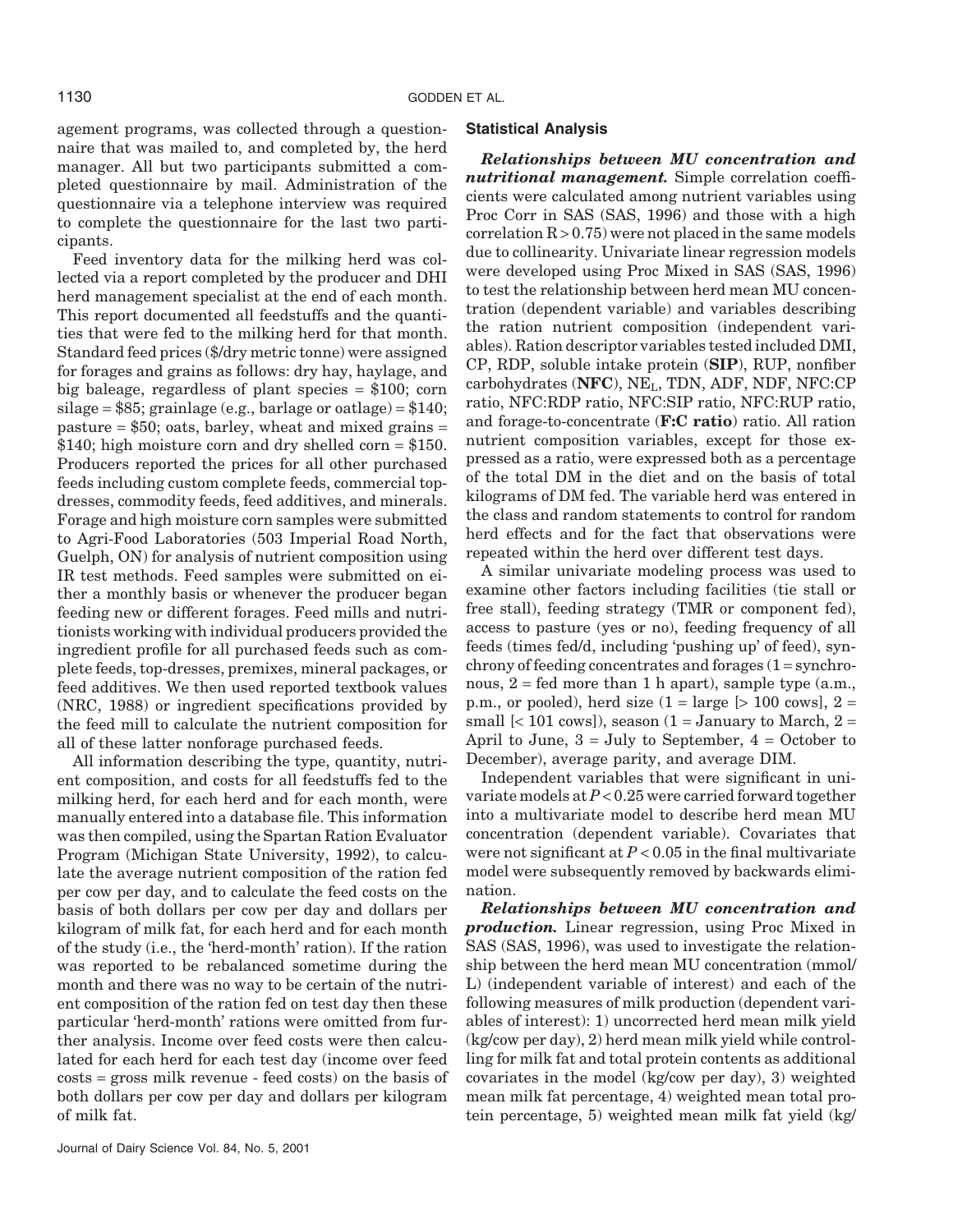cow per day), 6) weighted mean total protein yield (kg/ cow per day), and 7) mean linear score (**LS**). Linear score, the logarithmic transformation of SCC, was used because SCC is not normally distributed. We considered developing models that used either FCM or energycorrected milk as the dependent variable describing production; however, it was considered more appropriate to develop models for milk yield (dependent variable) while controlling for milk fat and total protein as separate variables in the model, since the latter method uses 'real' data, while the former methods would have used 'calculated' data produced from a standardized formula (Bernard, 1997; Nordlund, 1987).

The approach to model development was the same for each of the seven measures of production considered. The variable herd was included in the class and random statements of all models to control for random herd effects and for the fact that measures were repeated within herd on different test days. Potential confounding variables, including parity, DIM, season (January to March, April to June, July to September, or October to December), and test type (a.m., p.m., or pooled), were offered to all models. All nonsignificant variables, with the exception of the variable describing herd mean MU concentration (the independent variable of interest), were subsequently removed by a backwards elimination process with  $P > 0.05$ . Because nonlinear relationships had been observed between milk production parameters and MU concentrations in a cow-level analysis (Godden, 2000b), the model was tested for the presence of a quadratic term for the variable describing herd mean MU concentration. Finally, the model was tested for the presence of interaction terms between remaining variables.

*Relationships between MU concentration and economic variables.* Linear regression, using Proc Mixed in SAS (SAS, 1996), was used to evaluate the relationship between herd mean MU concentration (mmol/L) (independent variable of interest) and each of the following dependent variables: gross milk revenue, feed costs, and income over feed costs. These analyses were performed when dependent variables were described on the basis of both dollars per cow per day and dollars per kilogram of milk fat. The model building process was the same as for that described above, with models controlling for significant potential confounders (season, DIM, and parity) and for random herd effects. These models were developed when the variable describing herd mean MU was calculated either by a simple average or an average weighted by milk yield. However, because statistical inferences and estimates were found to be the same between these two model types, we decided to present a final model that used a simple average for calculating herd mean MU concentration,

as this is the number currently being reported to producers by DHI laboratories.

*Relationships between nutritional management and economic variables.* Linear regression models were developed using Proc Mixed in SAS (SAS, 1996) to evaluate the relationship between several variables describing ration nutrient composition (independent variable of interest) and each of the following dependent variables: gross milk revenue, feed costs, and income over feed costs, expressed on the basis of both dollars per cow per day and dollars per kilogram of milk fat. These were univariate models that controlled for random herd effects. Independent variables selected to describe ration nutrient composition included CP, RDP, SIP, RUP, and NFC, and were expressed on the basis of percentage of total DM fed, percentage of total protein fed, total kilograms fed, and dietary energy:protein ratios.

#### **RESULTS**

Of the 60 herds originally enrolled, 53 completed the study. Reported reasons for withdrawal from the study related either to a perceived lack of value of the 'costof-production' pilot project, or an inability or unwillingness to complete the required monthly reports. Of those completing the study, 38 herds (72%) were housed in tie-stall barns and 15 (28%) were housed in free-stall barns. Twenty-six herds (49%) fed a TMR, while the remaining 27 herds (51%) fed a component-based ration. Alfalfa haylage, corn silage, and dry alfalfa hay were the predominant forages fed among study herds. Other forages fed included alfalfa baleage, oatlage, barlage, and sorghum. Only seven herds relied on pasture as a significant forage source, which was accounted for in balancing the ration. Energy and protein concentrate feeds were typical of the region and included high moisture corn, dry shelled corn, oats, barley, wheat, custom or commercially prepared protein supplements, soybean meal, roasted soybeans, corn distillers grains, wet brewers grains, corn gluten meal, meat meal, fish meal, urea, canola meal, and dry brewers grains.

A total of 281 distinct 'herd-month' rations were used in the final regression analysis. This represented 45 herds (single-group TMR  $= 18$ , two-group TMR  $= 4$ , and component  $fed = 23$ ). Average milk yields and MU concentrations were  $29.9 \text{ kg/cow (SD = } 3.7; \text{range} = 19.9$ to 41.3) and 4.9 mmol/L (SD = 0.9; range = 2.7 to 7.7), respectively. Summary statistics describing herd characteristics and other production parameters, ration nutrient compositions, and the economic variables of gross milk revenue, feed costs, and income over feed costs are presented in Tables 1, 2, and 3, respectively.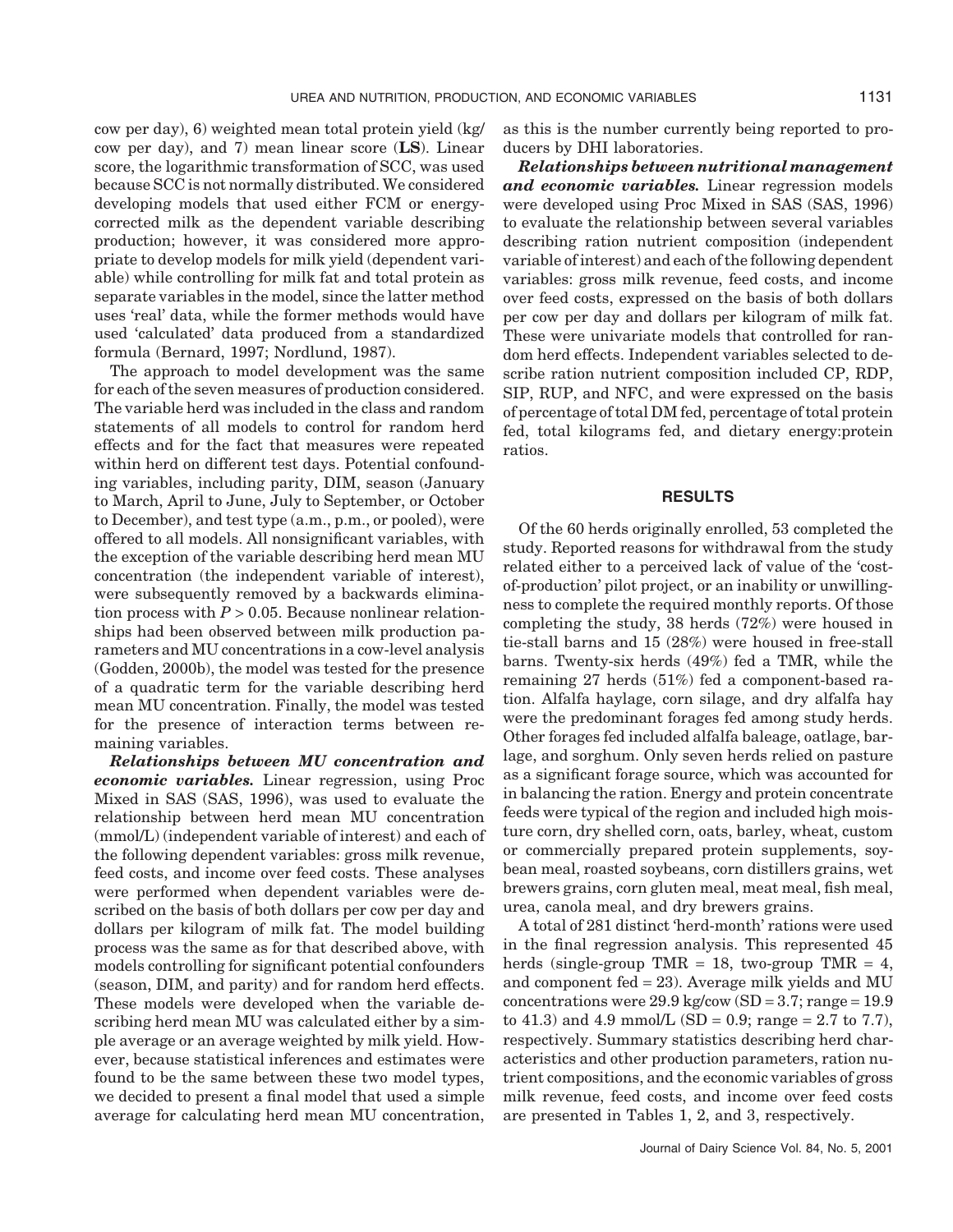**Table 1**. Test-day herd characteristics and production information for 281 mo for which ration information was available from 45 study herds.

| Parameter                     | Mean SD |          |     | Minimum Maximum |
|-------------------------------|---------|----------|-----|-----------------|
| Test-day herd characteristics |         |          |     |                 |
| Number of cows milking        | 44      | 28.2     | 13  | 177             |
| Mean DIM                      | 166     | 24.1 100 |     | 232             |
| Mean parity                   | 2.4     | 0.3      | 1.6 | 3.2             |
| Test-day herd mean production |         |          |     |                 |
| Milk yield (kg/cow/d)         | 29.9    | 3.7      | 9.9 | 41.3            |
| Milk fat $(\%)$               | 3.7     | 0.2      | 2.6 | 4.5             |
| Total protein $(\%)$          | 3.3     | 0.1      | 2.8 | 3.6             |
| Milk fat yield (kg/cow/d)     | 1.1     | 0.1      | 0.6 | 1.7             |
| Total protein yield           |         |          |     |                 |
| (kg/cow/d)                    | 1.0     | 0.1      | 0.6 | 1.4             |
| Milk urea concentration       |         |          |     |                 |
| (mmol/L)                      | 4.9     | 0.9      | 2.7 | 7.7             |
| Linear score                  | 2.8     | 0.5      | 1.5 | 4.4             |

### **Relationships Between MU Concentration and Nutritional Management**

Variables describing ration nutrient composition having a positive relationship with herd mean MU in univariate analysis  $(P < 0.25)$  included DMI, CP, SIP, RDP, and RUP. Variables having a negative relationship with herd mean MU in univariate analysis included NFC and the ratios NFC:CP, NFC:RDP, NFC:RUP, and F:C. Variables related to feeding or herd management that were associated with herd mean MU concentration in univariate analysis (*P* < 0.25) included test type (a.m., p.m., or pooled) and facilities (tie stall or free stall). Other covariates carried forward into the final multivariate models (*P* < 0.25 in univariate analysis) included season and DIM.

Four final multivariate models were developed. The first and second final models included protein and energy as individual main effects and offered either CP

**Table 2**. Description of milking cow rations fed, by herd and month, for 45 commercial dairy herds  $(n = 281$  'herd-months').

| Ration                        |      |           |         |         |
|-------------------------------|------|-----------|---------|---------|
| Parameter                     | Mean | <b>SD</b> | Minimum | Maximum |
| $DMI$ (kg/cow/d)              | 23.1 | 2.0       | 16.2    | 28.3    |
| $DM(\%)$                      | 60.5 | 8.4       | 32.7    | 78.7    |
| $F:C$ Ratio <sup>1</sup>      | 1.1  | 0.3       | 0.6     | $2.2\,$ |
| $CP \ (\% \ DM)$              | 17.5 | 1.9       | 14.1    | 25.5    |
| $SIP$ (% $CP$ ) <sup>2</sup>  | 37.8 | 7.7       | 17.4    | 59.6    |
| $RDP$ (% CP)                  | 65.5 | 4.1       | 52.8    | 75.2    |
| $RUP$ (% CP)                  | 34.5 | 4.1       | 24.8    | 47.2    |
| $\text{ADF}$ (% $\text{DM}$ ) | 19.4 | 2.5       | 12.6    | 27.4    |
| $NDF$ (% DM)                  | 31.3 | 3.4       | 21.1    | 45.0    |
| NFC $(\%$ DM $)^3$            | 39.4 | 4.0       | 28.2    | 48.0    |
| $NEL$ (Meal/kg DM)            | 1.7  | 0.1       | 1.5     | 1.8     |
| TDN $(\%$ DM)                 | 72.8 | 2.7       | 54.2    | 82.6    |

1 F:C Ratio = Forage:concentrate ratio.

2 SIP = Soluble intake protein.

 ${}^{3}$ NFC = Non fiber carbohydrates.

Journal of Dairy Science Vol. 84, No. 5, 2001

**Table 3**. Description of milk revenues and feed costs for 281 'herdmonth' records from 45 herds.

| Parameter                           | Mean  | SD   | Minimum | Maximum |
|-------------------------------------|-------|------|---------|---------|
| \$/cow/d                            |       |      |         |         |
| Gross milk revenue                  | 15.93 | 1.84 | 9.90    | 22.63   |
| Feed costs                          | 4.19  | 0.71 | 2.66    | 7.66    |
| Income over feed costs <sup>1</sup> | 11.74 | 1.74 | 6.93    | 16.54   |
| \$/kg of milk fat                   |       |      |         |         |
| Gross milk revenue                  | 14.42 | 0.62 | 12.84   | 18.03   |
| Feed costs                          | 3.83  | 0.64 | 2.49    | 6.18    |
| Income over feed $\text{costs}^2$   | 10.60 | 0.84 | 7.88    | 13.12   |
|                                     |       |      |         |         |

1 Income over feed costs/cow/d = (gross milk revenue/cow/d − feed costs/cow/d).

<sup>2</sup>Income over feed costs/kg of milk fat = (gross milk revenue/kg of fat − feed costs/kg of fat).

or RDP and RUP as the protein variables of interest, respectively. The third and fourth final models offered energy and protein variables as the ratio terms NFC:CP or NFC:RDP, respectively. In these multivariate models, herd mean MU had a positive relationship with CP and RDP and had a negative relationship with NFC, and the ratios NFC:CP, NFC:RDP, and F:C. While the variables describing facilities (tie stall vs. free stall) and mean DIM were removed during the backwards elimination process, the variables describing season and test type remained in all final multivariate models. A likelihood ratio test determined that all four final models were of equal fit. Thus, only one final model offering CP and NFC as individual main effects was selected to present in these results (Table 4).

# **Relationships Between MU Concentration and Production**

The results of the final multivariate models describing the relationships between herd mean MU and various production parameters are presented in Table 5. While there was a positive relationship  $(P < 0.05)$  between herd mean MU and both milk fat and total protein percents (Table 5: models 3 and 5, respectively), there tended to be a strong negative trend  $(P = 0.056)$  in the relationship between mean MU and the uncorrected milk yield (kg/cow per day) (Table 5: model 1). However, there was no relationship between herd mean MU and either total protein yield, LS, or milk yield after correcting for milk fat and total protein contents in the model (Table 5: models 6, 7, and 2, respectively)  $(P > 0.05)$ . A positive relationship was observed between herd mean MU and milk fat yield  $(P < 0.05)$  (Table 5: model 4).

### **Relationships Between MU Concentration and Economic Variables**

The results of the final multivariate models describing the relationship between herd mean MU and gross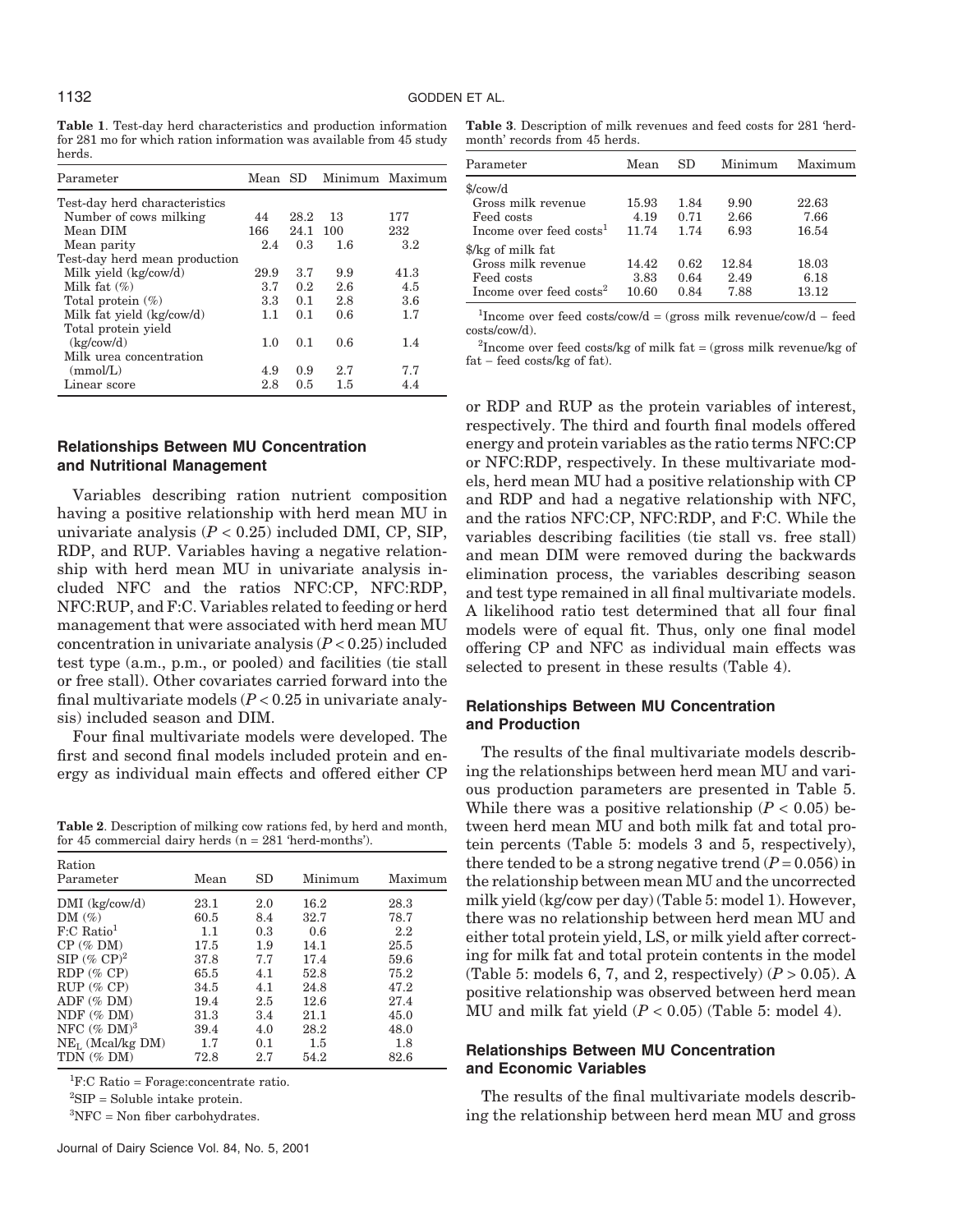| Dependent Variable:      | Test-day herd mean milk urea concentration (mmol/L)<br>(Mean = 4.9; SD = 0.9; range = 2.7 to 7.7). |          |          |          |  |
|--------------------------|----------------------------------------------------------------------------------------------------|----------|----------|----------|--|
| Variable                 | Level                                                                                              | Estimate |          | P Value  |  |
| <b>INTERCEPT</b>         | .                                                                                                  | 4.66     | 0.54     | .        |  |
| Season                   | Jan.-Mar.                                                                                          | $-0.049$ | 0.11     | 0.66     |  |
|                          | Apr.-June                                                                                          | $-0.28$  | 0.10     | 0.0066   |  |
|                          | July-Sept.                                                                                         | 0.39     | 0.11     | 0.0003   |  |
|                          | Oct.-Dec.                                                                                          | referent | $\cdots$ | $\cdots$ |  |
| Sample type              | AM                                                                                                 | $-0.45$  | 0.19     | 0.023    |  |
|                          | <b>PM</b>                                                                                          | $-0.20$  | 0.19     | 0.29     |  |
|                          | Pooled                                                                                             | referent | $\cdot$  | .        |  |
| $F:C$ Ratio <sup>1</sup> | .                                                                                                  | $-0.55$  | 0.19     | 0.0038   |  |
| $CP$ (kg $DM/cow/d$ )    | .                                                                                                  | 0.49     | 0.099    | 0.0001   |  |
| NFC (kg $DM/cow/d)^2$    | $\cdot$ $\cdot$ $\cdot$                                                                            | $-0.11$  | 0.045    | 0.013    |  |

**Table 4**. Final mixed model describing the relationship between test day herd mean milk urea concentration and nutritional management: offers energy and protein descriptors as NFC and CP.

1 F:C Ratio = Forage-to-concentrate ratio.

 ${}^{2}\text{NFC}$  = Nonfiber carbohydrates.

milk revenue, feed costs, and income over feed costs are presented in Table 6. While there was no relationship between herd mean MU and gross milk revenue, when calculated on a dollars per cow per day basis, there was a positive relationship with feed costs/cow per day. A scatter plot of test-day herd mean MU (mmol/L) versus feed costs/cow per day is presented in Figure 1. There was a trend  $(P = 0.15)$  for a negative relationship between herd mean MU and income over feed costs/cow per day.

When calculated on the basis of dollars per kilogram of milk fat, a positive relationship was observed between herd mean MU and feed costs per kilogram of milk fat  $(P < 0.05)$ . However, there was a negative relationship between herd mean MU and both gross milk revenue per kilogram of milk fat and income over feed costs per kilogram of milk fat  $(P < 0.05)$ .

# **Relationships Between Nutritional Management and Economic Variables**

Results of univariate models describing the relationships between nutritional management and economic variables, on a dollars per cow per day basis, are presented in Table 7. Gross milk revenue/cow per day had a positive relationship with CP ( $\%$  of DM), RDP (kg/d), SIP (kg/d), and NFC (kg/d), and a negative relationship with NFC:SIP ratio. There was a trend for a positive relationship  $(P = 0.058)$  between gross milk revenue cow per day and F:C ratio. No relationship was observed between gross milk revenue/cow per day and the other descriptors of ration nutrient composition. Results were much more consistent when the relationship between ration nutrient composition and feed costs/cow per day were examined. Most variables describing dietary protein levels (all CP and RUP variables and most RDP

**Table 5**. Multivariate regression models describing the relationship between test-day herd mean bulk urea concentration (mmol/L) and production variables.

| Model <sup>1</sup> | Production parameter                       | Estimate for<br>herd mean MU<br>(mmol/L) | SE of<br>Estimate | P Value |
|--------------------|--------------------------------------------|------------------------------------------|-------------------|---------|
| 1                  | Milk yield $\frac{kg}{cow/d}$ <sup>2</sup> | $-0.34$                                  | 0.18              | 0.057   |
| $\overline{2}$     | Milk yield $\frac{kg}{cow/d}$ <sup>3</sup> | $-0.014$                                 | 0.18              | 0.94    |
| 3                  | Milk fat $(\%)^4$                          | 0.088                                    | 0.017             | 0.0001  |
| $\overline{4}$     | Milk fat yield $(kg/cow/d)^4$              | 0.019                                    | 0.0072            | 0.0094  |
| 5                  | Total protein $(\%)^4$                     | 0.12                                     | 0.042             | 0.0058  |
| 6                  | Total protein yield $(kg/cow/d)^4$         | $-0.0066$                                | 0.036             | 0.27    |
| 7                  | Linear score                               | 0.0081                                   | 0.028             | 0.78    |

<sup>1</sup>Models control for random herd effects and for effects of season, parity, and DIM.

2 Model uncorrected for milk fat and protein contents.

3 Model corrected for milk fat and total protein contents.

<sup>4</sup> Production parameters weighted by milk yield.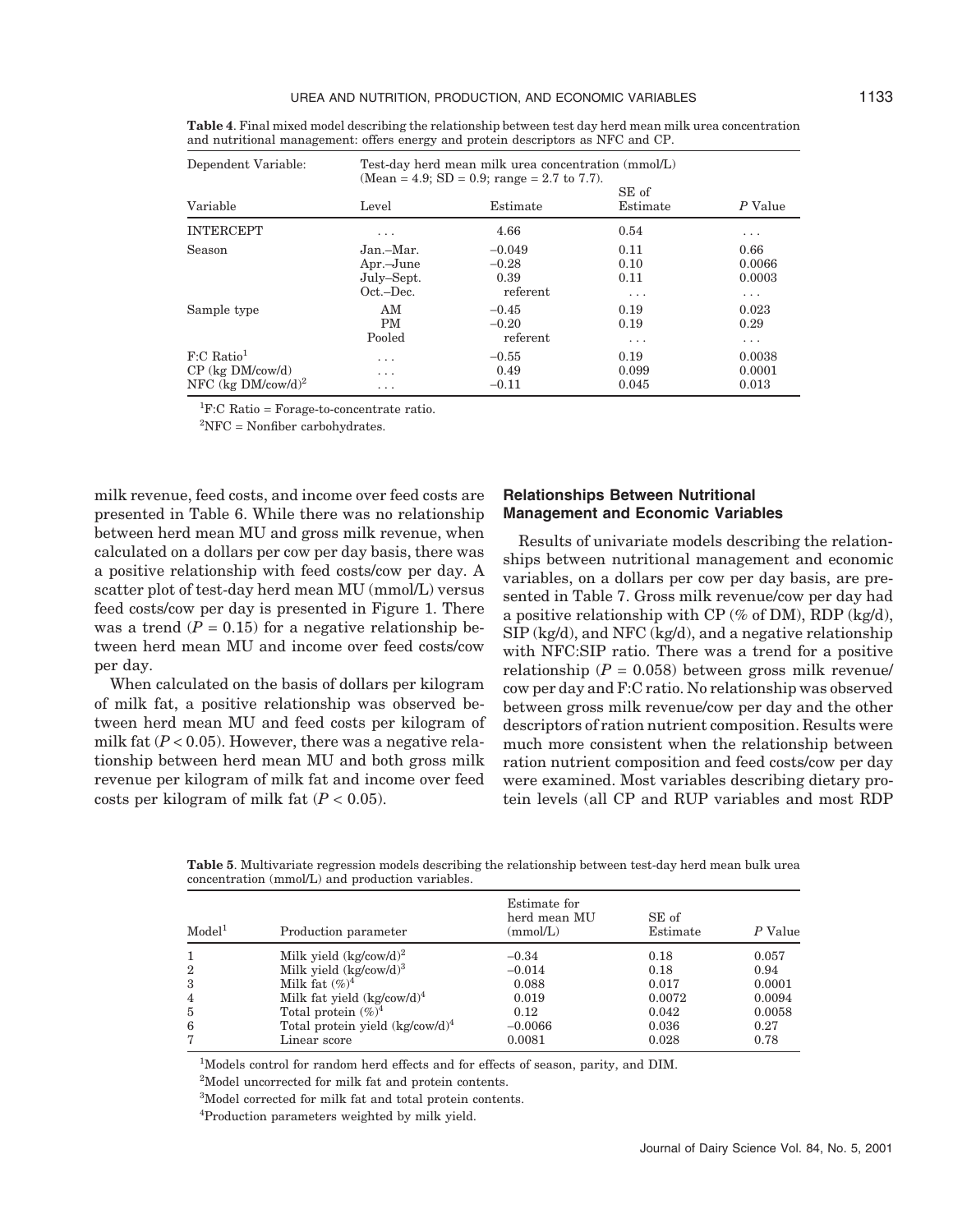

**Figure 1**. Test day herd mean milk urea concentration versus feed costs. Note: Regression line indicates significant positive relationship  $(P < 0.05)$ .

and SIP variables) had a positive relationship with feed costs/cow per day. The ratios NFC:CP, NFC:RUP, and F:C all had a negative relationship with feed costs/cow per day. The variables describing CP, RDP, or SIP were inconsistently related with income over feed costs/cow per day. For example RDP (% of CP) and SIP (% of DM or % of CP) had a positive relationship with income over feed costs/cow per day, while CP (% of DM or kg/ d), RDP (% of DM or kg/d) were not related to income over feed costs/cow per day. However, RUP (kg fed, % of CP, and % of DM) consistently had a negative relationship with income over feed costs/cow per day.

When we considered economic variables described on the basis of dollars per kilogram of milk fat (results not shown here), gross milk revenue was not associated with any of the variables describing ration nutrient composition  $(P > 0.05)$ . However, feed costs had a consistent positive relationship with dietary protein descriptors  $(P < 0.05)$ . The ratios of NFC:CP, NFC:RUP, and F:C all had a negative relationship with feed costs/kg of milk fat. Finally, the variables describing dietary protein generally had a negative relationship with income over feed costs/kg of milk fat, while the ratios NFC:CP, NFC:RDP, NFC:RUP, and F:C all had a positive relationship with income over feed costs/kg of milk fat.

### **DISCUSSION**

# **Relationships Between MU Concentration and Nutritional Management**

In this observational study, herd mean MU had a positive relationship with levels of dietary CP, RDP, and RUP, and a negative relationship with levels of NFC, the NFC:CP ratio, and the NFC:RDP ratio. These findings are consistent with the results of experimental studies (Baker et al., 1995; Blauwiekel and Kincaid, 1986; Canfield et al., 1990; Carroll et al., 1988; DePeters and Ferguson, 1992; Howard et al., 1987; Kaim et al., 1983; Oltner and Wiktorsson, 1983; Roseler et al., 1993). The results of this study indicate that, when measured by an IR test method, and when interpreted at the group level, MU measurements produced from routinely collected DHI milk samples offer a useful tool to monitor the efficiency of nitrogen utilization in commercial dairy herds.

Housing factors (tie stall vs. free stall), TMR versus component feeding, feeding frequency, and synchrony of offering forages and concentrates were not associated with herd mean MU in this study. A limited number of studies have reported that SU concentrations were lower in herds that fed a TMR and in herds that had feed available continuously, compared with component fed herds, wherein protein and energy feedstuffs may be offered less frequently and not always at the same time (Carroll et al., 1988; Thomas and Kelly, 1976). Other studies have suggested that urea concentrations may remain more constant throughout the day in animals with high frequency or continuous feeding (Fol-

| Model<br>number <sup>1</sup> | Economic variable                           | Estimate for<br>herd mean MU<br>(mmol/L) | SE of<br>Estimate | P Value |
|------------------------------|---------------------------------------------|------------------------------------------|-------------------|---------|
| \$/cow/d                     |                                             |                                          |                   |         |
|                              | Gross milk revenue (\$/cow/d)               | 0.018                                    | 0.091             | 0.85    |
| 2                            | Feed costs $(\frac{6}{\text{cow}})$         | 0.20                                     | 0.044             | 0.0001  |
| 3                            | Net milk revenue $(\frac{2}{\cos(\theta)})$ | $-0.14$                                  | 0.098             | 0.15    |
| \$/kg milk fat               |                                             |                                          |                   |         |
| 4                            | Gross milk revenue $(\frac{6}{kg})$         | $-0.18$                                  | 0.043             | 0.0001  |
| 5                            | Feed costs $(\frac{6}{kg})$                 | 0.17                                     | 0.041             | 0.0049  |
| 6                            | Net milk revenue $(\frac{1}{2}k)$           | $-0.29$                                  | 0.051             | 0.0001  |

**Table 6**. Multivariate regression models describing the relationship between test-day herd mean milk urea concentration (mmol/L) and gross milk revenue, feed costs, and income over feed costs.

<sup>1</sup>Models control for random herd effects and effects of season, parity, and DIM.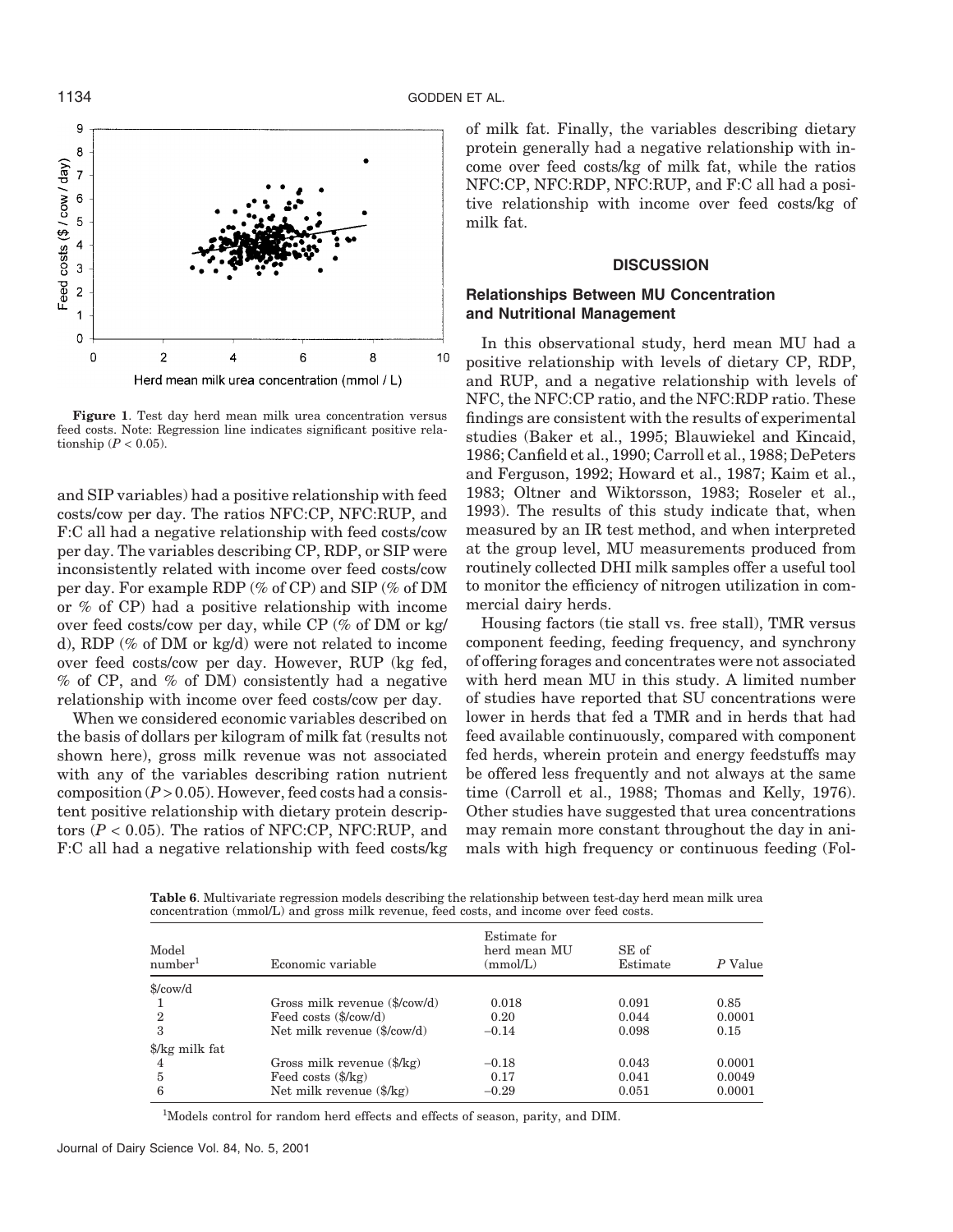**Table 7**. Univariate regression models<sup>1</sup> describing the relationship between economic variables and ration nutrient composition.

|                        | Basis of measuring economic performance (dependent variables) |             |                       |           |                                  |             |
|------------------------|---------------------------------------------------------------|-------------|-----------------------|-----------|----------------------------------|-------------|
| Ration item descriptor | Gross milk revenue (\$/cow/d)                                 |             | Feed costs (\$/cow/d) |           | Income over feed cost (\$/cow/d) |             |
| (independent variable) | Estimate                                                      | $P$ Value   | Estimate              | $P$ Value | Estimate                         | P Value     |
| CP (kg/d)              | .                                                             | <b>NS</b>   | 0.72                  | 0.0001    | .                                | $_{\rm NS}$ |
| $CP$ (% of DM)         | 0.46                                                          | 0.0078      | 0.084                 | 0.0007    | $\cdots$                         | NS          |
| $RDP$ ( $kg/d$ )       | 0.66                                                          | 0.0045      | 0.80                  | 0.0001    | .                                | <b>NS</b>   |
| $RDP$ (% of total DM)  | .                                                             | <b>NS</b>   | 0.059                 | 0.068     | .                                | <b>NS</b>   |
| $RDP$ (% of CP)        | .                                                             | <b>NS</b>   | $-0.025$              | 0.029     | 0.062                            | 0.017       |
| $SIP$ (kg/d)           | 0.85                                                          | 0.0021      | 0.47                  | 0.0001    | .                                | <b>NS</b>   |
| $SIP$ (% of total DM)  | .                                                             | <b>NS</b>   | .                     | <b>NS</b> | 0.15                             | 0.044       |
| $SIP$ (% of CP)        | .                                                             | <b>NS</b>   | $-0.016$              | 0.014     | 0.045                            | 0.0022      |
| $RUP$ (kg/d)           | .                                                             | <b>NS</b>   | 1.73                  | 0.0001    | $-1.13$                          | 0.0058      |
| $RUP$ (% of total DM)  | .                                                             | <b>NS</b>   | 0.18                  | 0.0001    | $-0.28$                          | 0.0099      |
| $RUP$ (% of CP)        | .                                                             | <b>NS</b>   | 0.025                 | 0.029     | $-0.062$                         | 0.017       |
| NFC (kg/d)             | 0.20                                                          | 0.0092      | 0.26                  | 0.0001    | .                                | <b>NS</b>   |
| NFC $(\%$ of total DM) | .                                                             | $_{\rm NS}$ | .                     | <b>NS</b> | .                                | $_{\rm NS}$ |
| NFC:CP ratio           | .                                                             | $_{\rm NS}$ | $-0.25$               | 0.047     | .                                | <b>NS</b>   |
| NFC:RDP ratio          | .                                                             | <b>NS</b>   | .                     | <b>NS</b> | .                                | <b>NS</b>   |
| NFC:SIP ratio          | $-0.17$                                                       | 0.027       | .                     | NS        | $-0.20$                          | 0.0053      |
| NFC:RUP ratio          | .                                                             | $_{\rm NS}$ | $-0.095$              | 0.0048    | 0.15                             | 0.057       |
| F:C ratio              | $-0.68$                                                       | 0.058       | $-0.87$               | 0.0001    | $\cdots$                         | NS          |

1 All models control for random herd effects.

man et al., 1981; Thomas and Kelly, 1976). The difference in results between ours and previous studies may possibly be explained by a relatively small number of herds or loss of variation and information due to interpretation of data at the herd level, and not the cow level. It may also be possible that other unmeasured herd management factors, nutritional factors, or individual cow feeding behavior may have overshadowed the effects of the herd management factors examined. Yet another possibility could be that the rate of rumen degradation of feedstuffs, and hence the synchrony of the availability of energy and nitrogen to rumen microbes, may be of greater importance in determining how much excess rumen ammonia is converted to urea, as opposed to the synchrony of offering the actual feedstuffs to the cow. The effect of feeding management strategies on MU concentrations requires further study.

The variable describing sample type (a.m., p.m., or pooled milk samples) was offered as a covariate into all models. Despite the use of different methods of MU analysis among different studies (e.g., IR versus wet chemistry), studies have consistently reported differences in MU concentration between morning (a.m.) and evening (p.m.) milk samples, with concentrations generally being lower in a.m. than in p.m. samples (Broderick and Clayton, 1997; Ferguson et al., 1997b; Miettinen and Juvonen, 1990). Experimental studies have demonstrated that MU concentrations are highest within a 2 to 6 h period after eating (Gustaffson and Palmquist, 1993). It has been reported that the observed differences between a.m. and p.m. MU concentrations may be influenced by differences in the feeding-to-milking intervals between these two milking periods (Godden, 1998).

While some studies examining individual cow data have reported that MU concentrations were lower in first-lactation heifers than in older cows (Godden et al., 2000b; Oltner et al., 1985), others have found no such relationship (Canfield et al., 1990). Several studies examining individual cow data have reported that urea levels vary considerably by stage of lactation (Bruckental et al., 1989; Carlsson et al., 1995; Godden et al., 2000b). Carlsson et al. (1995) reported that MU concentrations were lowest immediately after calving, increased to reach a maximum between 3 and 6 mo of lactation, and then slowly declined in later lactation (Carlsson et al., 1995). The relationships between both parity and stage of lactation are possibly due to underlying nutritional factors, physiological changes, or both. In this observational study, neither mean parity nor mean DIM were related with herd mean MU, possibly because important underlying nutritional factors were controlled for in these models. This suggests that the association between stage of lactation and urea concentration is explained by underlying nutritional management, and so agrees with the conclusions of Schepers and Meijer (1998). Another explanation may be that variation was lost by interpreting data at the herd level, leading to the findings of a lack of association where one might truly exist.

Studies have generally reported that while concentrations of total protein and true protein (mostly casein) in milk are lower during the summer months, the NPN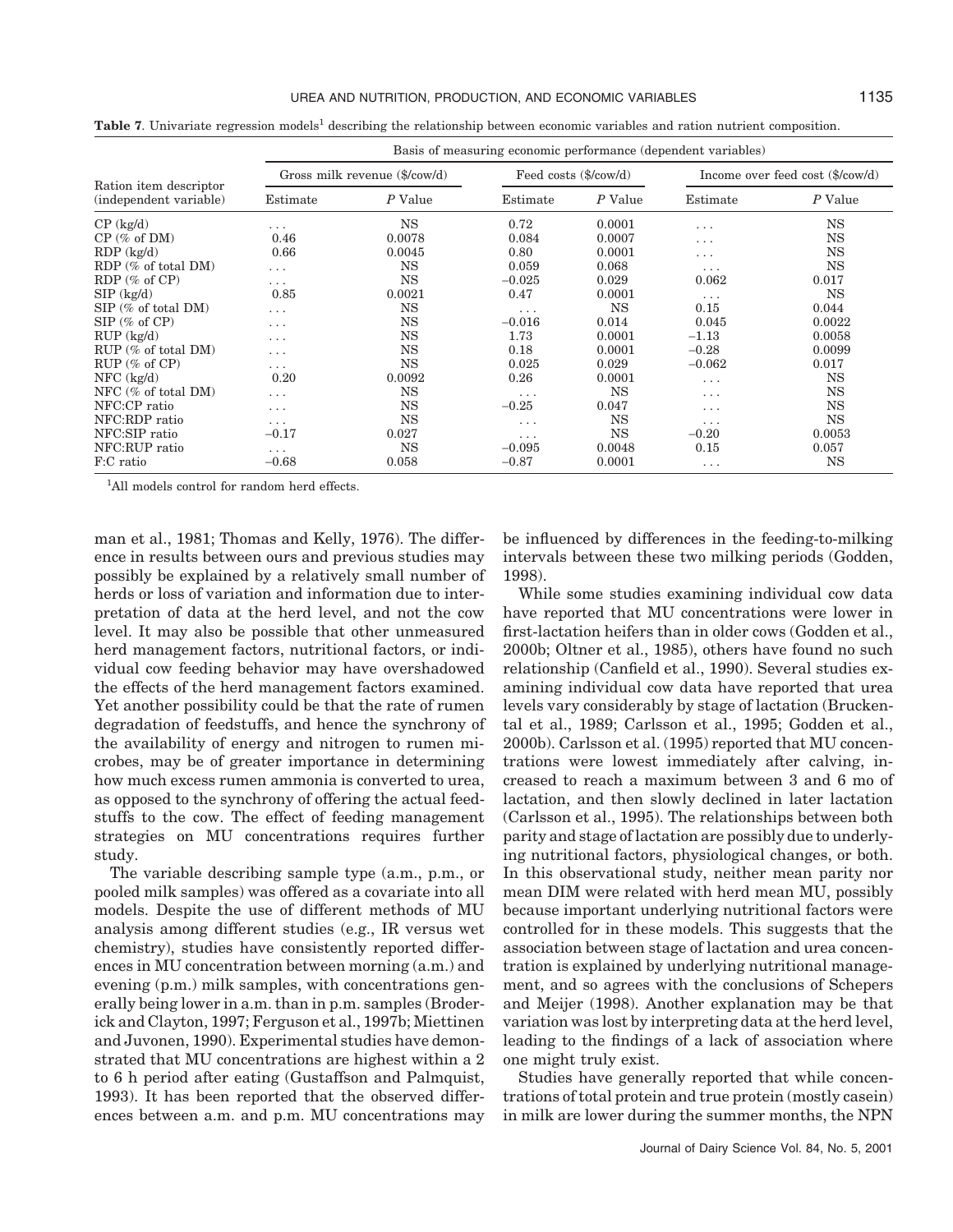fraction of milk, which includes urea, increases (Carlsson et al., 1995; Ferguson et al., 1997a; Verdi et al., 1987). Ferguson et al. (1997a) reported, using cow-level DHI data from 1909 Pennsylvania dairy herds, that MU concentrations (mmol/L; mean ± SD) varied by season as follows: winter  $1996, 5.00 \pm 0.071$ ; spring 1996,  $5.35 \pm 0.075$ ; summer 1996,  $5.83 \pm 0.086$ ; fall 1996,  $5.07$ ± 0.093. Results were very similar in this study, with herd mean MU concentrations being highest in the months from July to September.

The association between MU concentrations and season is difficult to describe because it has the potential to be confounded by stage of lactation and nutritional effects. Moller et al. (1993), who reported elevated blood and serum urea concentrations in pasture-grazing cows, attributed seasonal variation in MU concentration to seasonal changes in pasture protein and energy components. Australian spring pasture contained 20 to 30% CP but only 5 to 20% soluble carbohydrate. Thus, conditions were created for a high protein:energy ratio, which could result in elevated urea concentrations (Moller et al., 1993). Studies are generally lacking that describe nonnutritional factors associated with season that may also affect MU concentrations. In our study, the variable 'season' remained significant in the multivariate model, even though variables describing the ration nutrient composition were included, and so controlled for, in the model. This suggests that factors related to season, other than just seasonal changes in ration nutrient composition, were influencing herd mean MU. It is possible that the contribution of CP and RDP from pasture was underestimated in the 'herdmonth' rations produced. However, a variable describing whether or not cows had access to pasture was not significantly associated with herd mean MU. Other seasonally related factors that may contribute to the association between season and MU could include ambient temperature, humidity, and water intake. However, these hypotheses could not be tested as these factors were not measured in this study.

# **Relationships Between Herd Mean MU Concentration and Production**

*Milk yield.* Herds with high mean MU concentrations had a strong tendency to have lower mean uncorrected milk yields/cow per day  $(P = 0.057)$ . However, this negative relationship disappeared after correcting for both mean milk fat and total protein contents in the model. The latter model was considered the most appropriate to describe test-day production as it is more closely related with how milk revenue is calculated when using a component-based pricing formula (Eicker et al., 1997). These findings suggest that cows may be fed to achieve high milk yields without necessarily feeding for high MU concentrations. These findings are consistent with those of a cow-level study that concluded that diets can be balanced efficiently to yield a relatively high total protein content and low concentrations of urea without sacrificing milk yield (Baker et al., 1995). These results are also consistent with those of an observational study of 29 Swedish dairy herds that reported no correlation between bulk tank MU concentrations and milk yield (Gustafsson, 1993).

Some experimental studies performed at the cow level have described a weak positive relationship between MU and milk yield (Carlsson et al., 1995; Oltner et al., 1985), while other studies have reported either no relationship (Baker et al, 1995; Carroll et al., 1988) or a negative relationship (Ismail et al., 1996).

The conflicting findings among various studies regarding the relationship between MU and milk yield might have several explanations. An explanation for a positive relationship between MU and production is that higher protein feeding, associated with higher MU concentrations, also supports higher milk production (Oldham, 1984). This may be due to a combination of factors including greater amino acid availability for milk protein synthesis, improved availability of energy through deamination of amino acids, improved efficiency of utilization of absorbed nutrients, or improved DMI (Macleod et al., 1984; Oldham, 1984). However, there is a pattern of diminishing returns, in that milk yield responses to additional protein eventually become incrementally smaller (Chalupa, 1984).

Conversely, an explanation for a negative relationship between MU and production is that the energy tax associated with the conversion of excess amounts of ammonia to urea may contribute to lower available energy for milk production (Nelson, 1995). The conversion of ammonia to urea in the liver has been estimated to cost the animal 12 Kcal/g of excess nitrogen excreted (Van Soest, 1994). Vandehaar (1998) predicted that if a cow producing 45 kg of milk/d and eating 25 kg of DM/d required 17% CP in its diet, then feeding an extra two percentage points of protein (a diet of 19% CP) would amount to an energy expense of 0.36 Mcal/d. However, studies have reported contradictory results when describing the relationship between dietary protein intake, MU, and indicators of energy balance, including BCS, BW, postpartum weight loss, weight gain, and circulating concentrations of insulin and NEFA (Blauwiekel and Kincaid, 1986; Broderick and Clayton, 1997; Carroll et al., 1988; Howard et al., 1987; Ismail et al., 1996; Kaim et al., 1983; Ruegg et al., 1992).

Other factors influencing the relationship between MU and production could include the type and quality of dietary protein provided, including amino acid avail-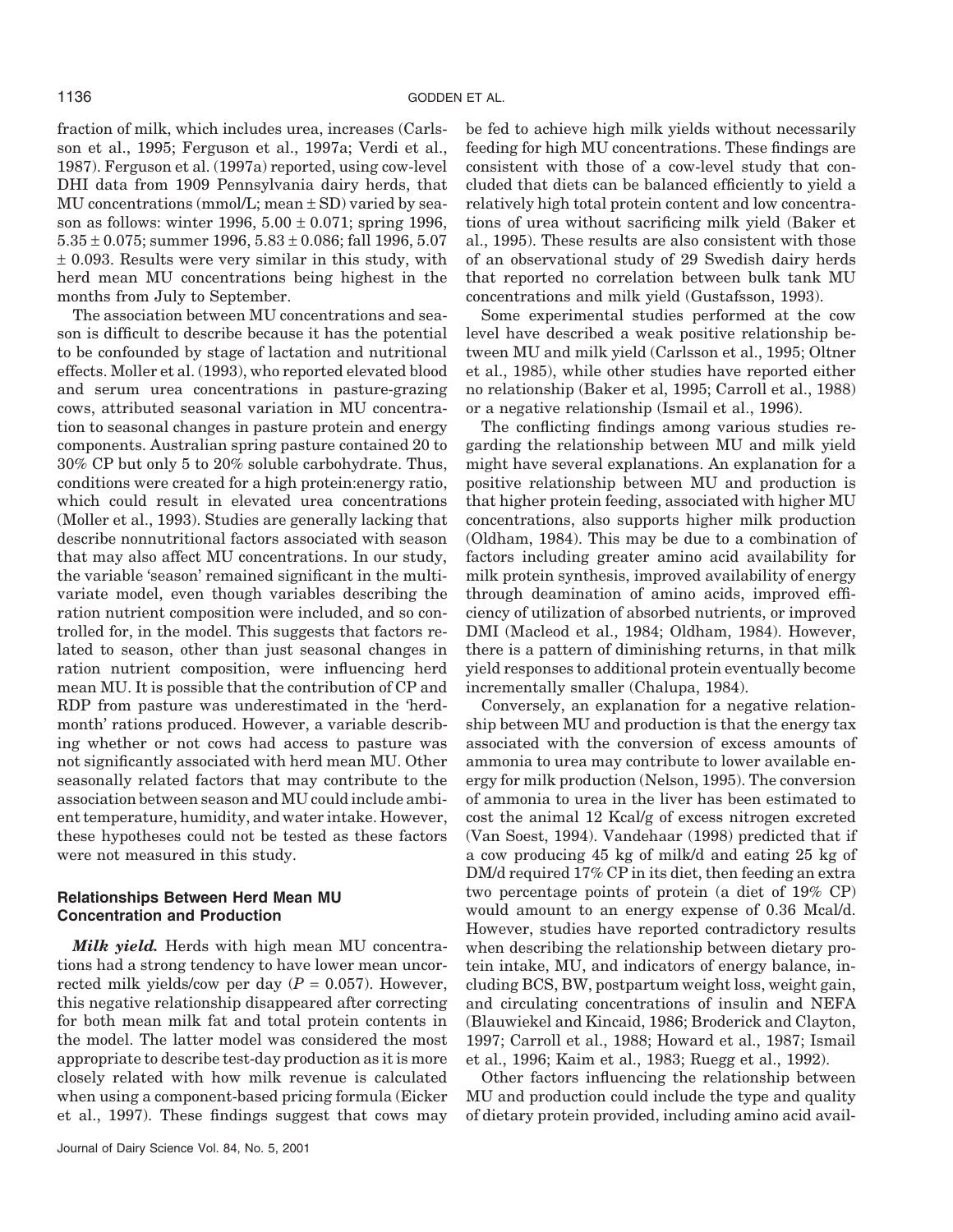ability. While MU concentration may be sensitive to levels of CP, RDP, and RUP, it has been reported not to be associated with amino acid balance (Baker et al., 1995). Additionally, although high MU concentrations will indicate the relatively high protein:energy ratio, they do not necessarily indicate which of these two nutrients is in relative excess or deficiency (Oltner and Wiktorsson, 1983). The latter study observed that MU concentrations remained moderate so long as levels of protein and energy were balanced relative to one another, whether or not they were both fed in excess, both underfed, or both fed at recommended levels (Oltner and Wiktorsson, 1983). Clearly, variations in any or all of these nutrient composition variables could result in different levels of production among different studies, leading to contradictory findings as to the nature of the relationship between MU and production.

*Linear score.* Herd mean MU was not associated with herd mean linear score, even though previous cowlevel analysis of the same data set described a negative relationship between cow-level MU and linear score (Godden et al., 2000b). The discrepancy between cowlevel and herd-level findings may be because there was a loss of variation when linear scores were interpreted at the herd level. Another factor may be that there are fewer data points when data is described at the herd level. A discussion of the nature of the relationship between MU and linear score is provided in a previous paper (Godden et al., 2000b).

#### **Relationships Between Herd Mean MU Concentration and Economic Variables**

The goal of most commercial dairy producers is to feed and manage the herd to achieve high milk production. The gross efficiency of milk production is greater for high-producing cows because a greater proportion of the total DMI is used for milk production, and not maintenance. However, the relationship between milk production and either dietary energy or protein inputs is not linear. Yield responses eventually begin to diminish in spite of additional inputs (Oldham, 1984). In these situations, the margin between income and feed costs will diminish as well. The challenge, then, is to improve the biological and economic efficiencies of the dairy cow by maintaining or improving production per cow, while controlling or lowering feed costs. This can be measured as income over feed cost (income over feed cost = gross milk revenue − feed costs). Ontario dairy producers must focus on this as a primary goal, while also managing within a supply management (or quota) system, in which production is restricted based on the total kilograms of milk fat shipped. Under this system, milk revenue is determined by a multiple-component pricing formula wherein a premium is paid for protein (\$8.39/kg), compared with what is paid for milk fat (\$5.17/kg). As such, Ontario dairy producers who want to maximize their milk revenue must do so by trying to maximize the total protein yield produced for every kilogram of milk fat shipped, while still meeting their quota demands for total kilograms of milk fat shipped. This should be done while still achieving high milk yields per cow, to maximize the biological efficiency of the cow, and while controlling feed costs.

In the current study, no relationship was found between herd mean MU and gross milk revenue/cow per day. However, a positive relationship was observed between herd mean MU and feed costs/cow per day. While not significant, herds with a higher mean MU tended to have lower income over feed costs/cow per day. This relationship deserves further investigation. The results of this study suggest that herds with lower mean MU achieved the same high gross milk revenue/cow per day and income over feed costs/cow per day as did herds with higher MU concentrations. This should be encouraging to dairy producers if future environmental regulations are implemented to restrict the amount of excess nitrogen excreted on dairy farms.

When calculated on the basis of dollars per kilogram milk fat, a positive relationship was found between herd of mean MU and feed costs, while a negative relationship was between herd mean MU and both gross milk revenue and income over feed costs. The negative relationship with gross milk revenue was attributed, in part, to a positive relationship between MU and milk fat yield (kg/cow per day) and to the lack of a relationship between MU and total protein yield. Thus, higher herd mean MU concentrations were associated with a relatively smaller protein yield for every kilogram of milk fat shipped. And, since a premium is paid for total protein, the gross revenue/kg of milk fat was generally lower for herds with a higher mean MU. The fact that feed costs/kg of milk fat were positively associated with herd mean MU concentrations further contributed to finding a significant negative relationship between herd mean MU and income over feed costs/kg of milk fat.

# **Relationship Between Nutritional Management and Economic Variables**

In this study, feed costs had a positive relationship with herd mean MU, regardless of the basis for calculation (dollars per cow per day or dollars per kilogram of milk fat). Variables describing levels of dietary protein (CP, RDP, and RUP) have been positively associated with urea concentrations (Baker et al., 1995; Blauwiekel and Kincaid, 1986; Canfield et al., 1990; Carroll et al., 1988; DePeters and Ferguson, 1992; Howard et al.,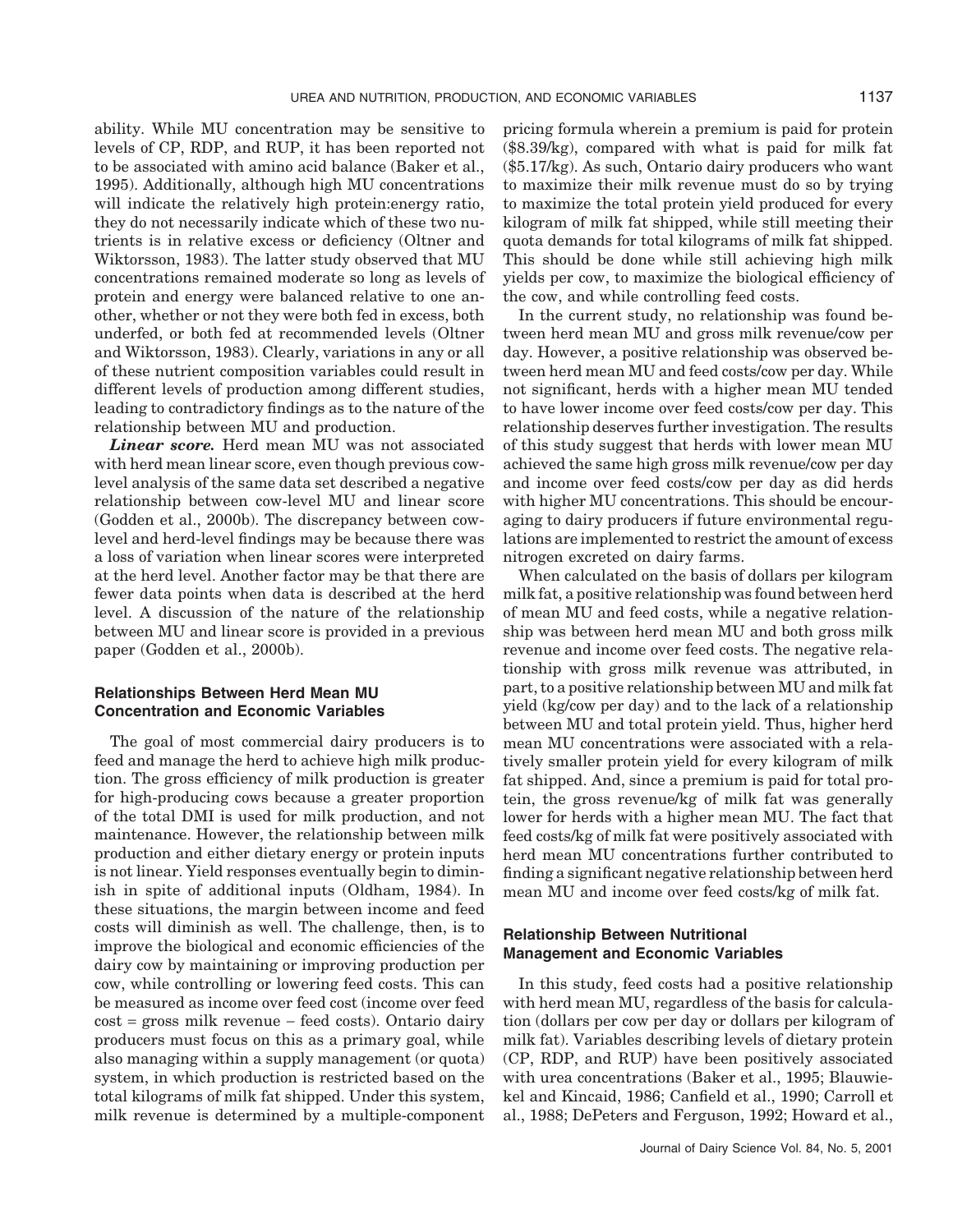1987; Kaim et al., 1983; Roseler et al., 1993). Feeding higher levels of costly dietary protein will generally result in higher feed costs. Therefore, the positive relationship observed between herd mean MU and feed costs is likely partly indirect in nature, explained by the positive relationship between MU levels of dietary protein. This contributed to the negative trend observed in the relationship between herd mean MU and income over feed costs/cow per day and the significant negative relationship observed between herd mean MU and income over feed costs/kg of milk fat.

# **CONCLUSIONS**

Herd mean MU concentrations had a positive relationship with dietary levels of CP, RDP, and RUP, and a negative relationship with levels of NFC, and with the ratios of NFC:CP, NFC:RDP, NFC:RUP, and F:C. These findings are consistent with those of earlier experimental studies that had used chemical methods of MU analysis and that had interpreted data at the individual animal level. Factors related to feeding management (e.g., TMR versus component feeding, frequency of feeding, synchrony of offering forage, and concentrate feeds) were not associated with test-day herd mean MU in this study. After controlling for ration nutrient composition, season was associated with herd mean MU, with the highest levels occurring between July and September. This suggests that additional season-related factors, other than just ration nutrient composition, may also affect MU concentrations.

Herd mean MU concentration was not associated with milk yield (kg/cow per day) after controlling for milk fat content, total protein content, season, parity, DIM, and random herd effects in the model. Similarly, herd mean MU was not associated with herd mean LS.

Herd mean MU was not related to gross milk revenue/ cow per day, but had a positive relationship with feed costs/cow per day. Herds with high mean MU concentrations tended to have lower income over feed cost/cow per day. This relationship requires further investigation. Herd mean MU had a positive relationship with feed costs per kilogram of milk fat, but had a negative relationship with both the gross milk revenue and income over feed costs per kilogram of milk fat. Since the supply management system in Ontario restricts production based on the total kilogram of milk fat shipped, herds with lower herd mean MU concentrations generally benefited from greater efficiency of quota utilization.

The negative trend in the relationship between herd mean MU and income over feed costs/cow per day and the significant negative relationship between herd mean MU and income over feed costs/kg of milk fat may be partially indirect in nature, attributable to the fact that feeding higher levels of dietary protein seemed to result in both higher feed costs and higher MU concentrations, but with no corresponding improvement in gross milk revenue.

The results of this study demonstrate that DHI MU measurements produced using an IR test method offer a useful tool to monitor the efficiency of nitrogen utilization in commercial dairy herds. While herd mean MU concentrations will not be highly predictive of either gross milk revenue, feed costs, or income over feed costs, high herd mean MU concentrations could signal an opportunity to investigate and perhaps modify the ration nutrient composition in such a way as to make more efficient use of expensive dietary protein. This could result in lower MU concentrations, reduced excretion of excess nitrogen into the environment, and lower feed costs, all while maintaining high milk yields, high gross milk revenue, and potentially improving the efficiency of production as measured by higher income over feed costs.

#### **ACKNOWLEDGMENTS**

This study was funded by grants from the Ontario Ministry of Agriculture, Food and Rural Affairs. Inkind support, technical assistance, and test day data was provided by field staff, laboratory staff and herdmanagement specialists of the Ontario Dairy Herd Improvement Association. The authors would also like to gratefully acknowledge those producers who participated in this study. Finally, we express our gratitude for the invaluable assistance provided by Shelley James, Paul Page, Antonie Vonk Noordegraaf, Mohammed Shoukri, and Victoria Edge.

#### **REFERENCES**

- Baker, L. D., J. D. Ferguson, and W. Chalupa. 1995. Responses in urea and true protein of milk to different protein feeding schemes for dairy cows. J. Dairy Sci. 78:2424–2434.
- Bernard, J. K. 1997. Milk production and composition responses to the source of protein supplements in diets containing wheat middlings. J Dairy Sci 80:938–942.
- Blauwiekel, R., and R. L. Kincaid. 1986. Effect of crude protein and solubility on performance and blood constituents of dairy cows. J. Dairy Sci. 69:2091–2098.
- Broderick, G. A., and M. K. Clayton. 1997. A statistical evaluation of animal and nutritional factors influencing concentrations of milk urea nitrogen. J. Dairy Sci. 80:2964–2971.
- Bruckental, I., D. Drori, M. Kaim, H. Lehrer, and Y. Folman. 1989. Effects of source and concentration of protein on milk yield and reproductive performance of high-producing primiparous and multiparous dairy cows. Anim. Prod. 48:319–329.
- Canfield, R. W., C. J. Sniffen, and W. R. Butler. 1990. Effects of excess degradable protein on postpartum reproduction and energy balance in dairy cattle. J. Dairy Sci. 73:2342–2349.
- Cannas, A., A. Pes, R. Mancuso, B. Vodret, and A. Nudda. 1998. Effect of dietary energy and protein concentration on the concentration of milk urea nitrogen in dairy ewes. J. Dairy Sci. 81:499–508.